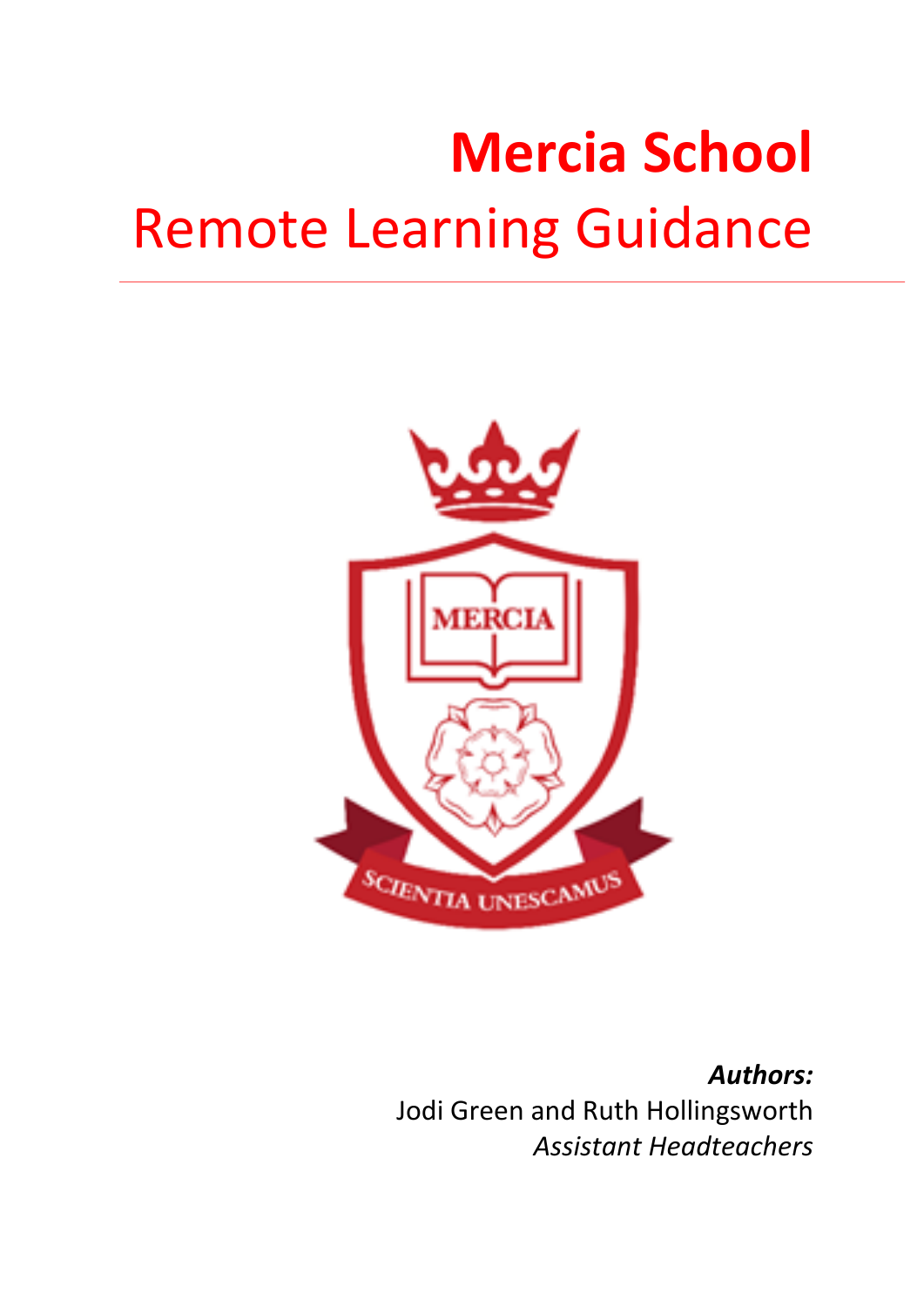## What is Remote Education at Mercia School?

Remote Education is where the pupil and the teacher are not physically present in a traditional classroom environment and information is relayed by other means, such as through online technology. When online technology is used this can occur synchronously with real-time interaction and communication, or asynchronously, with pre-recorded learning episodes that can be viewed at any time and take place independently of the teacher.

At Mercia School, we will use pre-recorded seminars to accompany booklet work. Pupils will continue to learn as they do in class. Teacher direction, using exercise books and keeping up with annotations are all similar features of our Remote Education and offer a flexibility of task, pace and engagement. 

## What can you expect from our Remote Curriculum?

The Remote Education will involve the delivery of our current traditional and academically rigorous curriculum. This continues through the use of pre-recorded lessons on Microsoft Teams. These lessons can be accessed at any time by pupils, which means that in the context of shared devices, there is some flexibility. Mercia School's key principles of instruction, as outlined in the teaching and learning policy (Excellent Teaching Framework), will be at the heart of all remote provision.

At Mercia School, we want to ensure that pupils continue to learn and make exceptional progress and the remote education plans outlined reflect the quality first delivery pupils enjoy in school every day. Pupils will have access to their subject booklets including knowledge organisers and self-study resources to compliment and support lessons. Pupils will receive clear explanations of new content which builds on previous learning, using scaffolded practice and applying new knowledge with the support of the pre-recorded lesson. Feedback on progress will be given once each booklet has been completed and returned to school. Feedback will continue in lessons as normal, with the use of prepared answers, pupil marking and regular quizzing.

When working at home, pupils will be expected to adhere to the high standards to which they are accustomed in school. These standards will be affirmed through the remote sessions continually and your support would be welcomed with this. Classroom routines will be maintained, as much as possible. 

#### What should Remote Education look like at home?

Remote Education is provided for pupils on Teams, but as is pre-recorded, pupils can organise time as appropriate. The following are for guidance only, as we appreciate that individual circumstances may differ. However, we do expect pupils to meet the level of time allocated to essential uptake required to access the full curriculum.

**All Pupils:** 

- Read from 8:30am to 9:00am.
- Log-in to Microsoft Teams by 9:00am.
- Follow their normal timetable and access the video for the specific lesson of the week. For example, if a Year 7 pupil's first day of remote education is a Wednesday and on Wednesday P2 it would be their 2<sup>nd</sup> Maths lesson of the week, they should watch the pre-recorded video 'Year 7 Maths Lesson 2'.
- Annotate subject booklets whilst working through the video tutorial. This can be paused if additional time is required to complete work and can be watched again to check understanding.
- Complete the knowledge quiz at the end of each lesson to practice and apply new knowledge and consolidate prior knowledge.
- Use enrichment and self-study time to catch up, read for the next lesson and watch further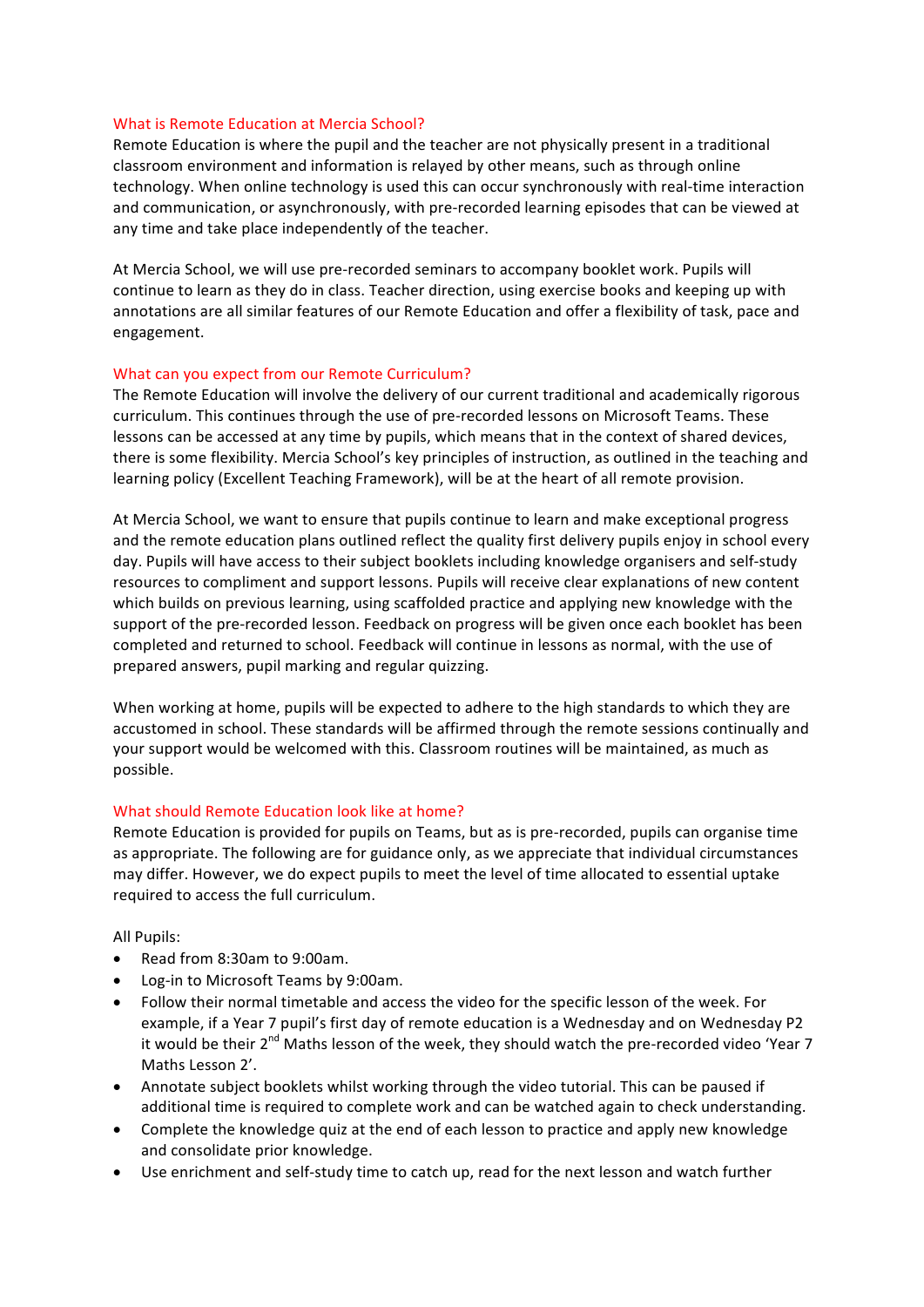online resources. In Year 9, Dof E volunteering can be completed also.

By following this, we would expect pupils to be engaging with Remote Education for a minimum of 5 hours per day. Note that we maintain our commitment to reading for 30minutes a day also.

## **Accessing Remote Education**

#### Overview

All pupils have access to Microsoft Teams when they log in to Microsoft 365. They can: download the desktop application, access Teams through a web browser or download the mobile app on a tablet or mobile phone.

## Signing In

If using a web browser, pupils should visit www.office.com. Pupils sign in with their Microsoft Office 365 username (username@merciaschool.com) and password (this is the same as the password they use to sign in to the computers at Mercia School).

## Access a Timetable

Pupils can access the Calendar on Teams, to see their timetable. This will make following the school day much easier. Routines have more success, so create a routine at home.

Pupils can access seminars in the 'post' section of each individual class team. The link will then direct them to Microsoft Streams, where the video can be viewed, alongside the booklet. Note that some reading may need to take place in advance.

## Support Available during Remote Learning

In order to support pupils at home, we do have a range of communication methods in place. Firstly, for ICT enquiries or issues, use remote@merciaschool.com. This ensures we have a trained expert who will respond as efficiently as possible.

Additionally, you can speak to your designated teacher about any concerns and they will address and support. Furthermore, please use the normal enquiries @merciaschool.com for general queries and concerns. Note that pupils can email teachers directly if they have work queries. Do not hesitate to contact us.

#### What if Remote Learning is a Challenge?

Please be mindful that we will be supportive of any issues that prevent Remote Education taking place. We are here to help and will endeavour to do so.

Laptops and devices may be available if required. Obviously, this is not limitless, but we can be considerate about usage and the support of home access. Make contact with us in this instance. If Remote Education is challenging because your child is not engaging, we would advise:

- Calling us to inform us
- Organising a socially distanced visit to school, so we can meet and discuss
- Attend the designated booklet collection drop offs/ pickups, so we can see your child and ensure they have paper booklets to study with
- Establish a routine at home and start small- build up to the full five hours, if that works better
- Create a suitable space to work and make it quiet and calm- support with organisation, to avoid distractions
- Create a timetable which includes social time/ exercise/ mobile phone etc- set guidelines and expectations
- Use praise and rewards
- Invest interest early on- do some lessons together if it helps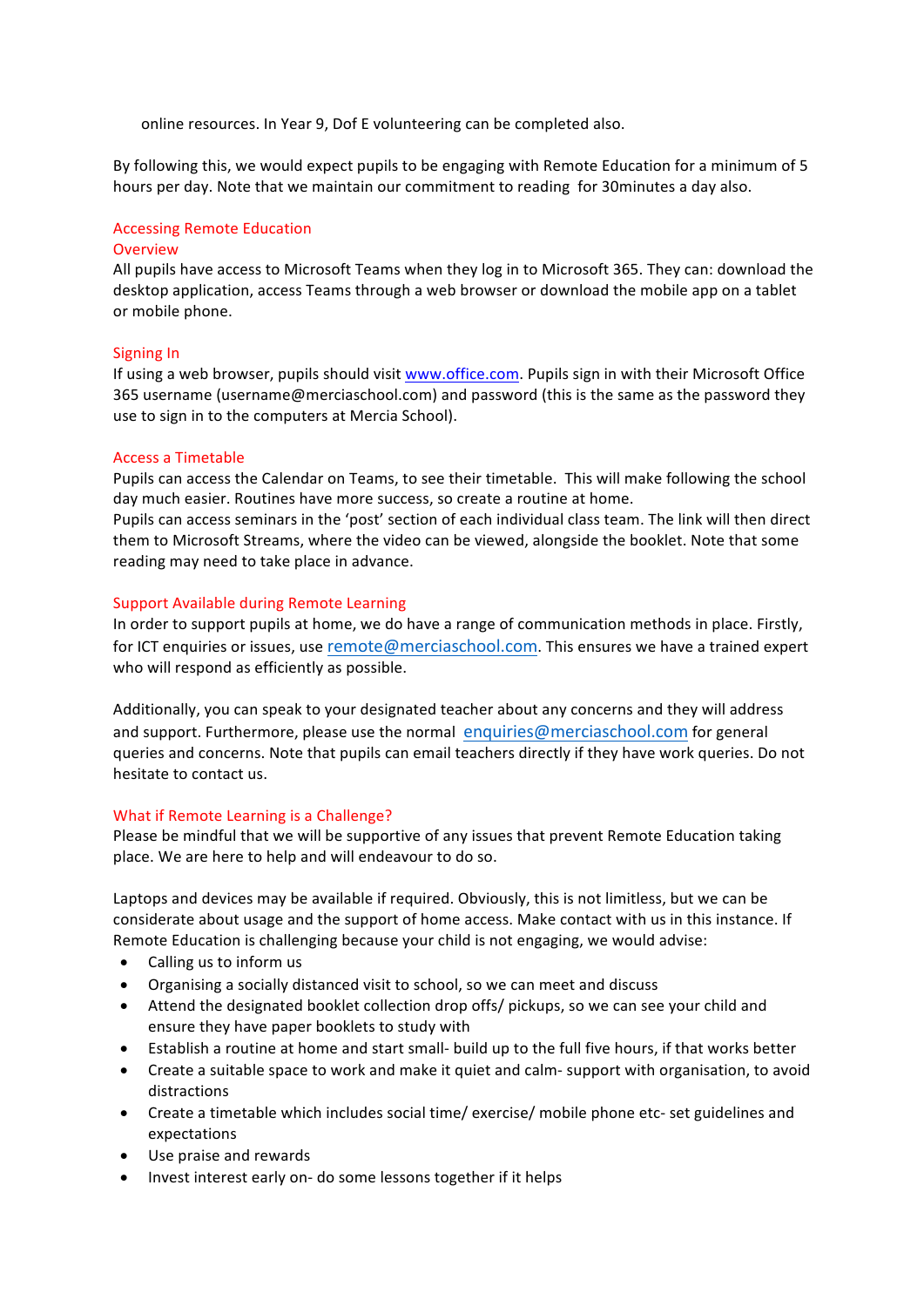• Monitor online social media usage and pupil messaging

# Engagement and Feedback during Remote Education

We will monitor engagement through our online tracking platforms. We will also use the phone calls and emails to check pupil progress and commitment. Essentially, we will also rely on parents and carers to monitor engagement and discuss any issues or concerns with us, as soon as possible.

Feedback is continually given throughout the online seminars- look out for 'Do Now' scores and test scores, all these should be in green pen. Please also note that online tasks set come with expectations of time/ wordcount/ criteria- again, any marking or redrafting will be in green pen. If you look for green pen, you'll see feedback. Do ask to see pupils work and praise where possible! Teacher feedback will be given when we collect in and scrutinise booklets and exercise books. Teachers will not mark every piece of work, but will mark key pieces flagged up to pupils throughout their learning.

If we have concerns about engagement or progress, we will manage those in the same way we do now. We will contact you and pursue our concerns until we are satisfied pupils are on track. Please see this as supportive- it is how we are at school and it is how we will be remotely. Pupils expect this from us.

## What if my Child has Specific Needs?

Your child may have specific learning needs that make Remote Education more challenging. Firstly, be aware that vulnerable pupils can be supported in school, if necessary. We have our allocated SEN Teaching Fellow, Mrs Calcutt contacting all pupils, so she can be alerted. Ongoing support, such as social care/ therapy/ zoom calls etc can still continue remotely. At Mercia School, we find routine, focus and a quiet space makes all the difference. Start off by establishing together what works and do that. Pupils may work at a different pace to one another. If your child is working well, maintain that pace. But, if they are struggling and finding lessons 'too long', please suggest a suitable cut off point, so they can move on, feeling it is appropriate.

#### Communicating Changes

As an evolving process, we will undoubtedly make changes to the delivery. Thus far, we have had really positive feedback and we appreciate that so much! If we make any changes or additions, we will write to you formally, so you understand our approach and rationale. Please read all communication carefully and certainly be in touch if anything is unclear. We know that Remote Education relies on our strong communication and commitment. We will work hard on that, to ensure all families are supported. Expect regular socially distanced drop off and collections, so we can check in, have some face to face contact and offer more resource support, if needed. Note that these sessions are also about maintaining a connection with the school. Please support these where possible.

#### Expectations Ahead

- You can expect regular phone/ email communication with staff
- We will have regular drop off/ collection sessions- await letters
- Pupils can contact staff using their school email
- Parents/ carers must keep the school informed of any developments or issues
- Booklet work will continue
- Online seminars will aid booklet work
- Reading will be provided routinely
- Online platforms are still available- Hegarty maths/massolit etc and should be used
- We will maintain our Assessment Cycle